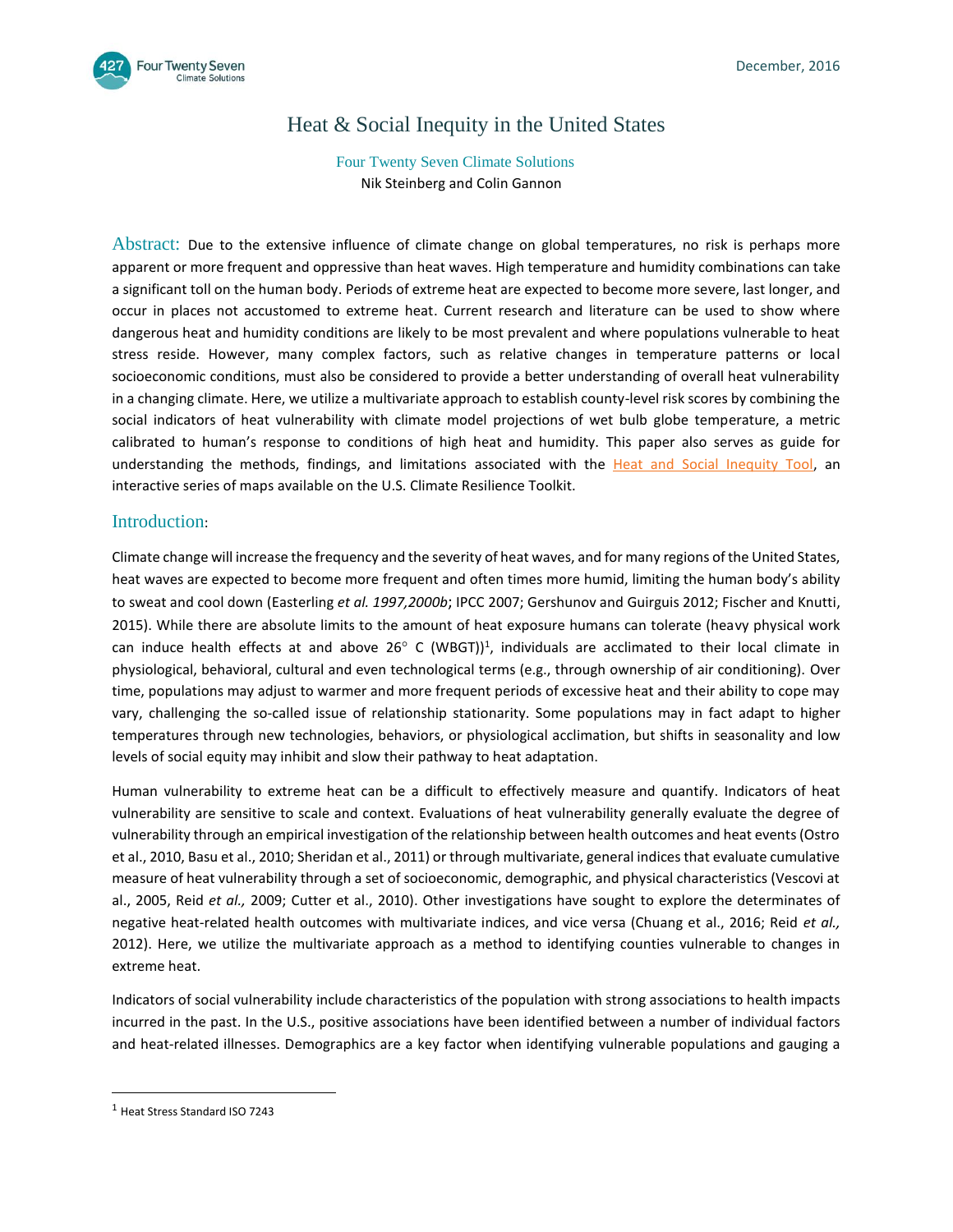

group's susceptibility to extreme heat. Illnesses from heat are strongly tied to age, social isolation, pre-existing medical conditions, poverty, job type, and other factors (Reid *et al*., 2009).

Poverty often serves as a proxy for heat vulnerability, and positive associations between income and heat morbidity have been identified throughout the U.S. (Curriero *et al.,* 2002). In our analysis, we found positive association between poverty and overall heat vulnerability when ranking (Spearman  $\rho = 0.60$ ; P= .0001). Strong positive associations have also been observed among individuals with no high school diploma (Medina-Ramon *et al*., 2006 and O'Neil *et al.*, 2003). The elderly are particularly vulnerable, representing the largest demographic group to experience the ill effects of a heat wave (Gronlund *et al*., 2014; Bunker et al., 2016). Forecasts of an ageing population combined with longer life expectancies - the 60+ age groups is projected to make up 21.1% of the world's population by 2050 (United Nations 2013) - highlights the increasingly large volume of heat vulnerable individuals in the coming years. While the elderly make up a significant portion of vulnerable groups during a heat wave, heat-related illnesses are common among infants and young children (Schwartz 2005), athletes (Vanos *et al.,* 2010), people with preexisting illnesses (Barrow and Clark 1998; Stafoggia *et al*. 2006), pregnant women (Basu *et al.,* 2016), and the homeless (Bassil and Cole 2010). Living conditions, including the quality of housing have also been shown to modify the heat exposure-response relationship (Evans *et al*., 2003; Howden-Chapman, 2004; Lawrence, 2004). When examining hospital visits following high ambient temperatures and heat waves in Chicago, the prevalence of diabetes was also shown to have a strong association with heat morbidity (Schwartz 2005 and Semenza *et al*., 1996). Direct and prolonged exposure to heat can also adversely affect outdoor laborers. These "effects tend to occur during outdoor labor as a result of accumulated heat load over a longer time period with little opportunity for rest" (Mengmeng *et al.,* 2014). Social isolation, whether amongst elderly populations or not, also holds strong associations to heat mortality in many cases (Semenza *et al*., 1996 and Naughton *et al*., 2002).Individuals living alone may not be checked on or be able to request the assistance of an in-home partner or family member during an emergency. Following the 1995 Chicago heat wave, several victims were found deceased and alone in their homes (Klinenberg 2003).

In the context of assessing the impacts of heat on human health, three interactive components are often used: *hazard* (i.e., the characteristics of heat that lead to varying levels of exposure), *population sensitivity* (i.e., the socioeconomic, demographic, and other medical factors that influence the susceptibility of populations), and *adaptive capacity* (i.e., communal, physical, and technological features that can reduce the risk of heat-related health risks). While adaptive capacity is critical to understanding vulnerability, mapping adaptation conditions lies outside the scope of this analysis and our findings merely cover the changing conditions of heat exposure through an examination of hazards and current social vulnerability. Yet the overall distribution of risk may similarly represent the ability to cope with changes in extreme heat.

This framework builds on previously proposed social vulnerability assessments (Klinenberg 2003; Wilhelmi *et al*., 2004; Cutter *et al*., 2008; English *et al*., 2013), utilizing spatially variable indicators to help contextualize social vulnerability in place. Yet a measure of vulnerability to climate change, and the differential outcomes it can exacerbate, hinges on climate measures that can effectively characterize the magnitude and rate of change in hazards such as heat.

In order to explore the relationship between population vulnerability and the influence of climate change, our analysis utilizes a simple technique known as the Delta Method, recognized by the Center for Disease Control (CDC) Building Resilience against Climate Effects (BRACE) framework. The Delta Method enables the comparison of climatic variables from a baseline period to a future period, while holding other variables constant. This method is often used to project future disease burdens by comparing relative changes in climate against existing levels of population vulnerability to show anticipated risks (Huang *et al.,* 2009; Knowlton *et al*., 2007; Barreca *et al*., 2014).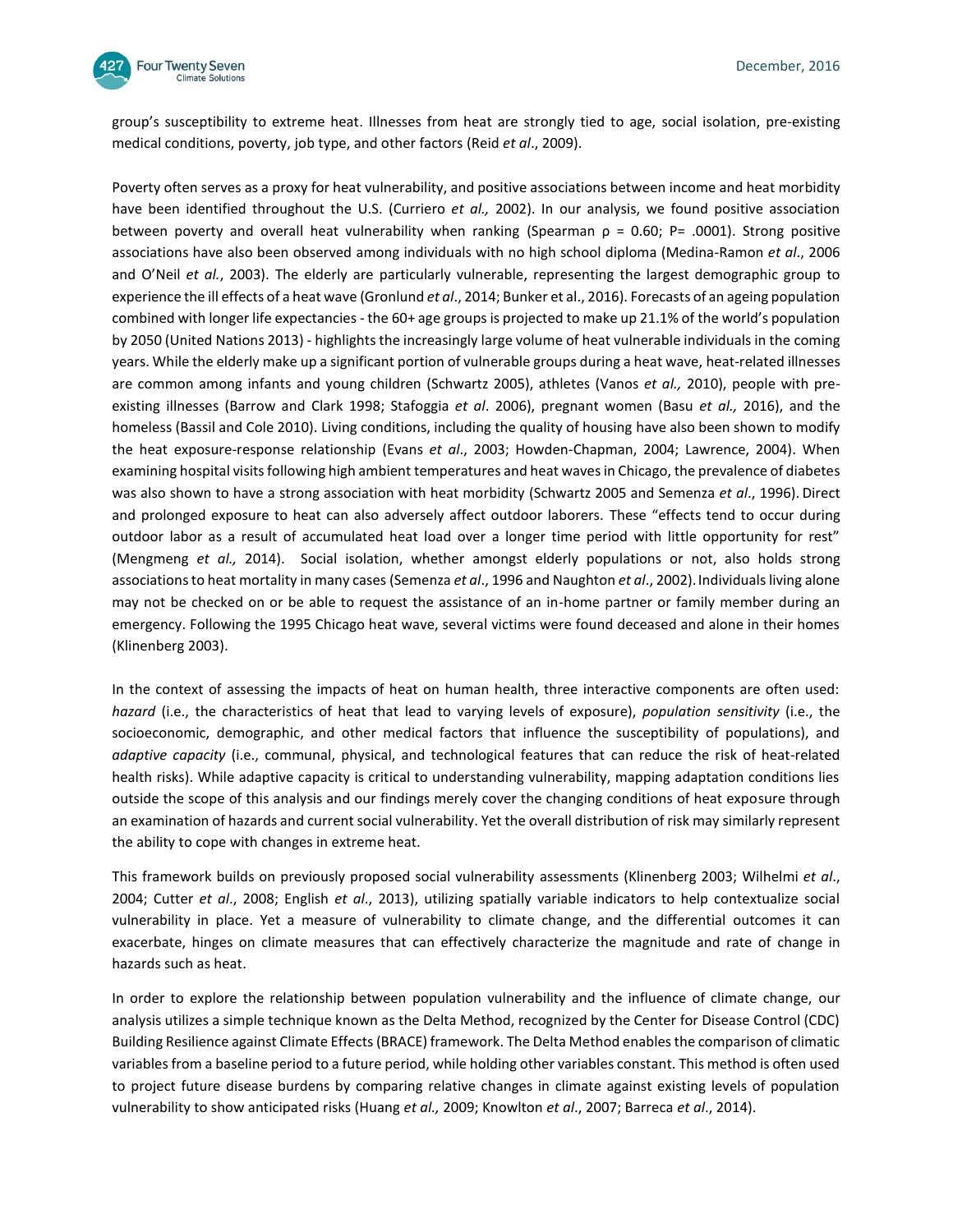

The result is a series of maps showing the dimensions of heat vulnerability in context of climate change and the cumulative risks of exposure to more frequent and severe heat episodes. Not everyone will be vulnerable to future heat risks, and what we find is that warmer temperatures will merely exacerbate existing economic, racial, and societal inequities; a phenomenon known as the 'Climate Gap' (Shonkoff *et al.,* 2009). We conclude that the growing threat of extreme heat brought on by climate change will disproportionately affect certain counties. We find counties with a greater share of low-income and non-white households and historically low acclimation to heat face the greatest heat risks.

# Methods:

We chose eight variables that have been demonstrated to modify the relationship between heat and health outcomes in the literature and for which national data sets were available at the county scale.

Because some social vulnerability indicators were correlated (Table 2) we applied principal components analysis to reduce the dimensionality in the eight original variables and create independent factors based on the amount of explained variance A varimax rotation was used in order to make the new factors more statistically independent than the original variables. We retained three factors based on the percentage of variance explained by the factors and used a standard loadings cutoff of 0.3. Factor scores were then calculated for each of the three factors for each county and converted into percentiles for the story map visualizations. Social vulnerability indicators were derived from publicly available sources online and averaged over a 5-year period.

At the county-level, we utilize climate change projections to characterize warming conditions that are expected to bring more severe periods of extreme heat to many parts of the United States. Heat hazards were evaluated based on the number of future dangerous heat and humidity days and the relative change in their occurrence and severity, which are important indicators of vulnerability for populations not acclimated to high heat and humidity conditions (Knowlton *et al*., 2008). Here we use an indicator known as Wet Bulb Temperature (WBT); one of many indicators to assess the severity of heat and humidity combinations. The variables for computing WBT is based upon daily maximum near-surface air temperature, surface air pressure, and surface relative humidity.

To calculate historical and future wet bulb temperatures, we follow the methodology described in the ACP *Technical Appendix: Physical Climate Projections*. This approach uses the historical relationship between dry bulb temperature (air temperature) and wet bulb temperature during a baseline period (1981-2010) to simulate changes in local summer (June, July, and August) wet bulb temperature.

To establish the historical relationship between wet bulb temperature and dry bulb temperature, we use the North American Regional Reanalysis (NARR) dataset to calculate wet bulb temperature at each grid cell. The Davies-Jones (2008) formula is used to derive the wet bulb temperature in lieu of the Wobus method as used in the ACP, as the former tends to be a more accurate representation. Consequently, the NARR variables used to calculate wet bulb temperature are 2-m air temperature, 2-m relative humidity, and surface air pressure, at the three-hour interval.

We resample wet and dry bulb temperatures to a daily time step, and find the linear relationship between daily maximum wet bulb temperature and daily average temperature. This relationship is expressed as either a (1) simple linear model or a (2) piecewise linear model

$$
(1) T_w(T) = b_0 + \beta_0 T_d
$$

(2)  $T_w(T) = b_1 + \beta_1 \min(T_d, T_h) + \beta_2 \max(0, T_d - T_h)$ 

where  $T_w$  is wet bulb temperature,  $T_d$  is dry bulb temperature,  $b_i$  are y-intercepts,  $\beta_i$  are slopes, and  $T_b$  is breakpoint.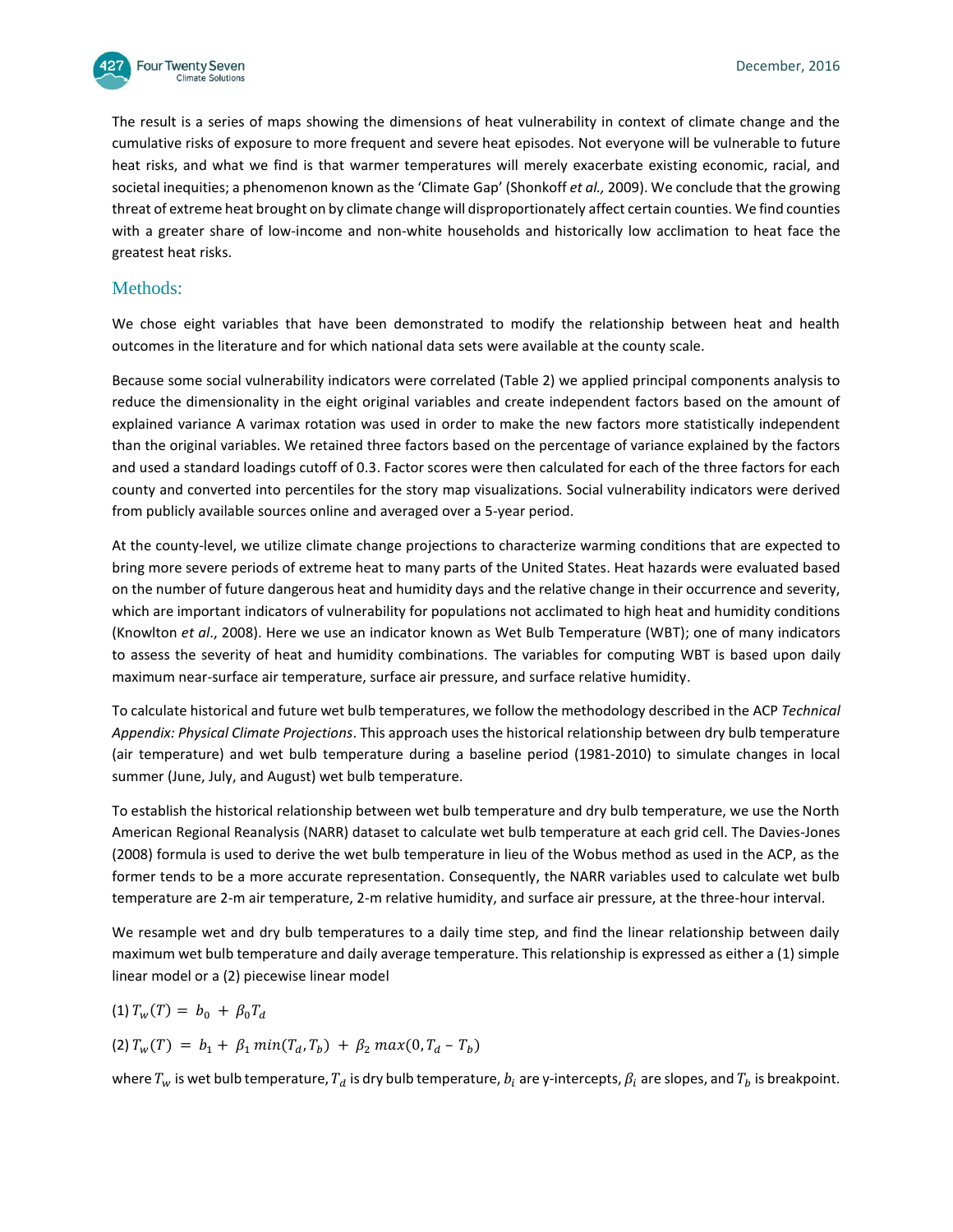

The model with the smallest Bayesian information criterion (BIC) is used. Should the relationship yield a negative slope for either portion of the curve (this is particularly common on the right side of the break point), that model is discarded, and may revert to the simple linear model.



*Figure 1. Piecewise linear regression between summer (June, July, August) daily average temperature means and maximum daily*  wet bulb temperature. The equation for the line of best-fit, shown in the bottom right of the graph, is derived by selecting the *piecewise model with the smallest Bayesian information criterion (BIC).*

Historical climate estimates and future projections are based on a suite of 20 CMIP5 models downscaled to the 1/8 degree across the continental United States (Reclamation, 2013). While this downscaling project provides improved resolution over the original CMIP5 model resolutions from which they are derived, the only variable outputs are daily maximum temperature and daily minimum temperature. Thus, to derive daily average temperature, we use an average of these two outputs.

"The historical regression calculated from equations (1) and (2) provides the distribution of  $T_w$  conditional on  $T_d$  for the baseline climatology. To account for the effects of climate change, we shift the conditional distribution upward by  $\beta 0_0 \Delta T_f$ , where  $\Delta T_f$  is the local forced summertime temperature change given by  $k\Delta T$ . We use equation (3) to generate estimates of future wet bulb temperatures. Note that, for cases where the simple linear model best captures the distribution, this expression reduces to that model" (Rhodium Group, 2014)

$$
(3) T_w(T_d, \Delta T_f) = T_w(T_d - \Delta T_f) + \beta_0 \Delta T_f
$$

In equation 3,  $k\Delta T$  is the estimated forced climate change for a given season. That is, for each summer season, we find the local temperature anomaly for that season relative to the global seasonal temperature anomaly, and find the line of best fit. This regression is used to adjust the local dry-bulb temperature as it relates to the global mean temperature. To find global mean temperature, we used an ensemble of 48 CMIP5 model projects, run over the historical and future time periods and averaged across the months of June, July, and August. We then fit outputs to the relevant spatial scales (county) and future time period (2020-2060) at five-year intervals.

Next, we measured the relative change in WBT severity and compared the average WBT during the baseline period against the average WBT by mid-century (WBT<sub>2045-2049</sub> – WBT<sub>1981-2005</sub>). We also evaluated the average relative increase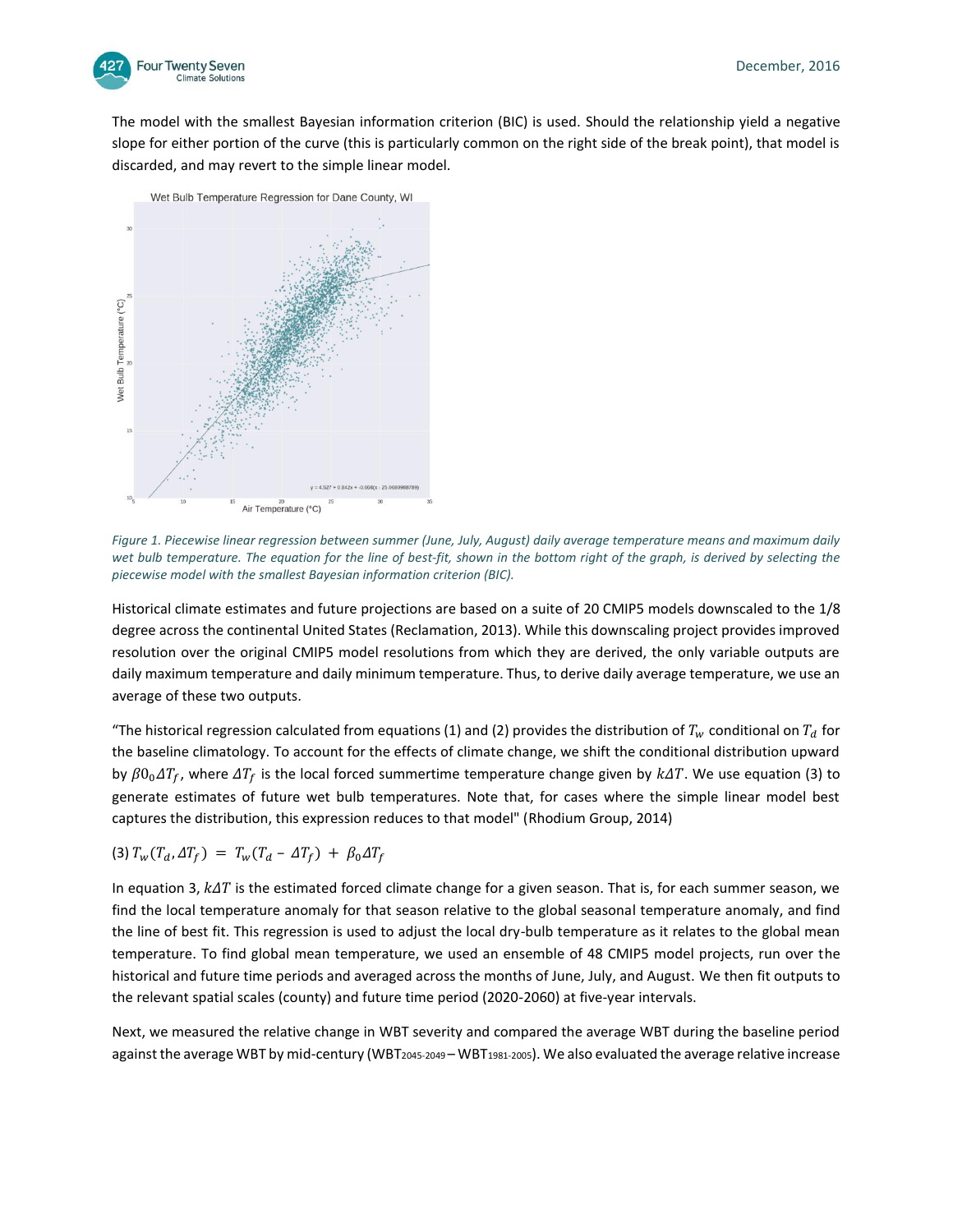

 $\overline{a}$ 

in the number of days over the historical 95<sup>th</sup> percentile WBT between baseline and projection period and the number of HHSI Category II days.<sup>2</sup>.

Final WBT temperatures are a multi-model mean of the 20 downscaled CMIP5 models. Each county is assigned the value of all 1/8<sup>th</sup> degree climate model grid cells that intersects the spatial boundaries of the county. In some coastal counties, WBT values may be skewed by an intersection with grid cells that are not sufficiently resolved and thus mostly reflect ocean conditions. For these counties, we interpolate from the values of neighboring counties' WBT values, which are more reflective of the on-shore conditions that would be expected.

Each discrete vulnerability and heat hazard indicator was then standardized to make them comparable using an observed min-max scaling method (Cutter *et al.,* 2010). Distributions were then tested for skewness and refitted accordingly. The three heat hazard categories were then averaged and equally weighted against the PCA-adjusted social vulnerability scores. Normalized indicators were then scaled to a range of 0 to 100 where zero represents the lowest (or best) score for a specific indicator and one hundred corresponds to the highest (or worst) score. Percentiles are then used to classify the severity of vulnerability and show the relative distribution of heat vulnerability across counties (final map). The heat vulnerability score is a composite score calculated to reflect a county's existing vulnerability against forecasted levels (i.e., frequency and relative change of severity) of dangerous heat and humidity conditions.

| <b>Components</b>           | <b>Weighting</b> |          | <b>Heat Vulnerability Score</b>                                                                                          |                                                                                                                                      |  |  |
|-----------------------------|------------------|----------|--------------------------------------------------------------------------------------------------------------------------|--------------------------------------------------------------------------------------------------------------------------------------|--|--|
| Heat & Humidity<br>Exposure | 50%              | Relative | Changes (%) in the severity<br>of maximum WBT (annual<br>95 <sup>th</sup> percentile) between<br>1981-2005 and 2045-2049 | Average number of<br>additional days above<br>the historical 95 <sup>th</sup><br>percentile WBT<br>between baseline and<br>2045-2049 |  |  |
|                             |                  | Absolute | Average number of days that exceed HHSI category<br>II days in 2045-2049                                                 |                                                                                                                                      |  |  |
| Social<br>Vulnerability     | 50%              |          | Composed of three factors: social isolation,<br>economic opportunity, and living conditions                              |                                                                                                                                      |  |  |

*Table 1. Weighting scheme used to calculate each county's Heat Vulnerability Score*

<sup>&</sup>lt;sup>2</sup> To estimate the number of future dangerous heat and humidity days, WBT is compared categorically using The Heat and Humidity Stroke Index (HHSI), a standardized method developed by The American Climate Prospectus (ACP) to indicate the relative human impact of combined heat and humidity. Ranges of WBT are divided into four HHSI categories--I: "Uncomfortable"; II: "Dangerous"; III: "Extremely dangerous"; IV: "Extraordinarily dangerous." (Rhodium Group, 2014). With the understanding that heat-related morbidity is positively associated with heat and humidity thresholds, we measured the average number of days in a five-year interval where WBT is projected to be equal to or greater than Category II, "Dangerous," utilizing the approach presented in the American Climate prospectus (2013) Technical Appendix A and downscaled temperature projections from Reclamation (2013)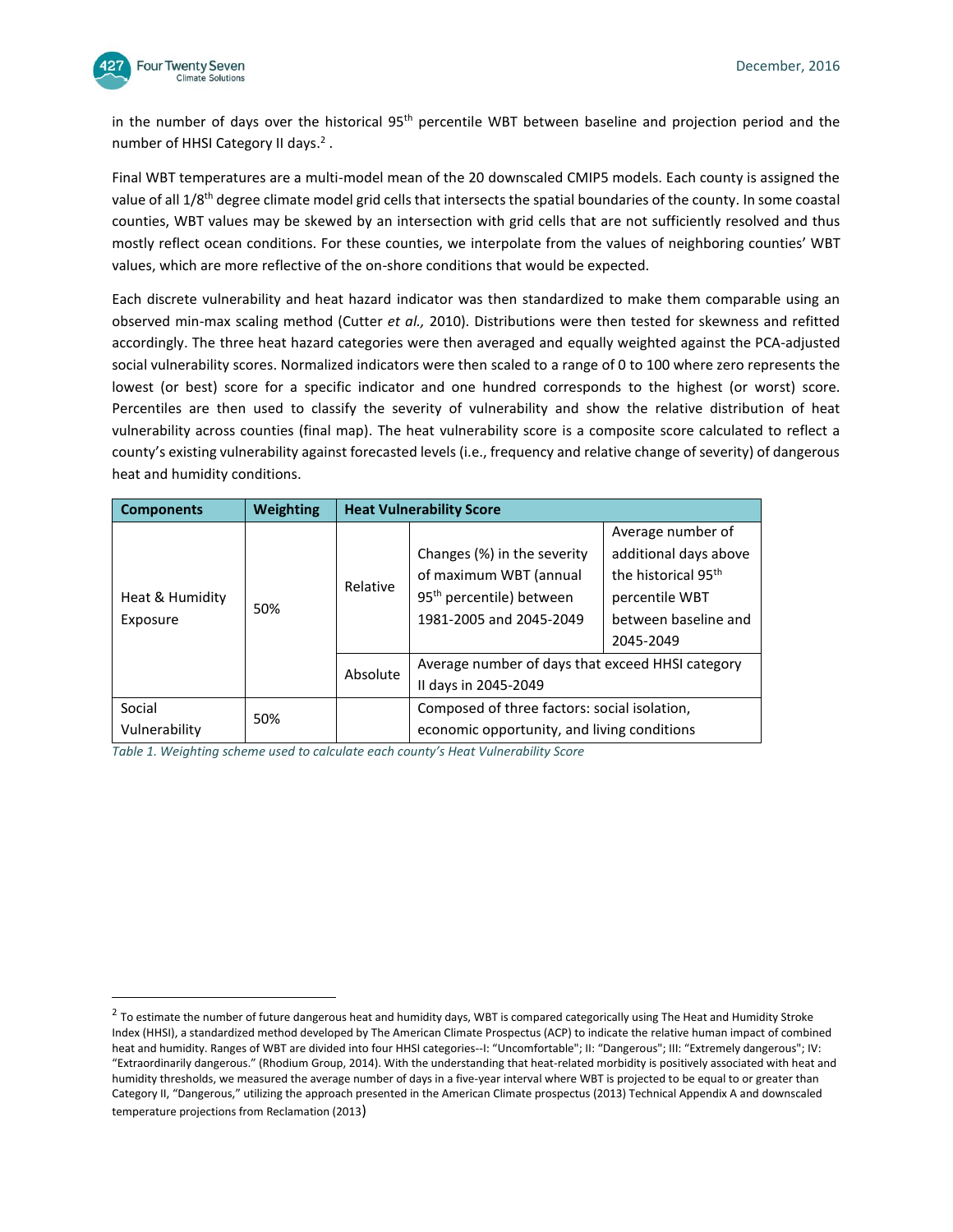

## Results:

We found that three social vulnerability factors explained > 72% of the total variance in the original 8 vulnerability variables: 1) social isolation (combined age 65 and over, age 65 and over and living alone, and housing stress), 2) economic opportunity (combined race, poverty, education, and diabetes), and 3) living conditions (combined race, poverty, and housing stress) (Table 1). We must assume linear relationships exist between each indicators and components with large variance explain dynamics in the data.

| Factor |                             | Indicators <sup>3</sup> |  |  |
|--------|-----------------------------|-------------------------|--|--|
| 1      | Social Isolation            | Age 65+                 |  |  |
|        |                             | Age 65+living alone     |  |  |
|        |                             | Living alone            |  |  |
|        |                             | Housing stress          |  |  |
| 2      | <b>Economic Opportunity</b> | No high school diploma  |  |  |
|        |                             | <b>Diabetes</b>         |  |  |
|        |                             | Race                    |  |  |
|        |                             | Poverty                 |  |  |
| 3      | <b>Living Conditions</b>    | Race                    |  |  |
|        |                             | Poverty                 |  |  |
|        |                             | <b>Housing Stress</b>   |  |  |
|        |                             |                         |  |  |

### **Table 1: Indicators for each factor of County Heat Vulnerability Score**

### **Table 2: Spearman's correlation values for 8 vulnerability indicators for US counties (n=3137)**

|                    | Age<br>$65+$ | Age<br>$65+$<br>living<br>alone | Race         | Poverty | No high<br>school<br>diploma | <b>Diabetes</b> | Living<br>alone | Housing<br>stress |
|--------------------|--------------|---------------------------------|--------------|---------|------------------------------|-----------------|-----------------|-------------------|
| Age $65+$          | 1            |                                 |              |         |                              |                 |                 |                   |
| Age $65+$ , living |              |                                 |              |         |                              |                 |                 |                   |
| alone              | 0.84         | 1                               |              |         |                              |                 |                 |                   |
| Race               | $-0.05$      | 0.15                            | $\mathbf{1}$ |         |                              |                 |                 |                   |
| Poverty            | $-0.05$      | 0.15                            | 1            | 1       |                              |                 |                 |                   |
| No high school     |              |                                 |              |         |                              |                 |                 |                   |
| diploma            | $-0.07$      | 0.1                             | 0.64         | 0.64    | $\mathbf{1}$                 |                 |                 |                   |
| <b>Diabetes</b>    | 0.22         | 0.3                             | 0.53         | 0.52    | 0.6                          | 1               |                 |                   |
| Living alone       | 0.47         | 0.64                            | 0.17         | 0.16    | $-0.07$                      | 0.1             | 1               |                   |
| Housing stress     | $-0.38$      | $-0.35$                         | 0.3          | 0.3     | 0.19                         | $-0.08$         | $-0.05$         | 1                 |

Highlighted values indicate high correlation

l

<sup>&</sup>lt;sup>3</sup> Factors were created using a Principal Component Analysis. Indicators were grouped based on their loadings (Table 3).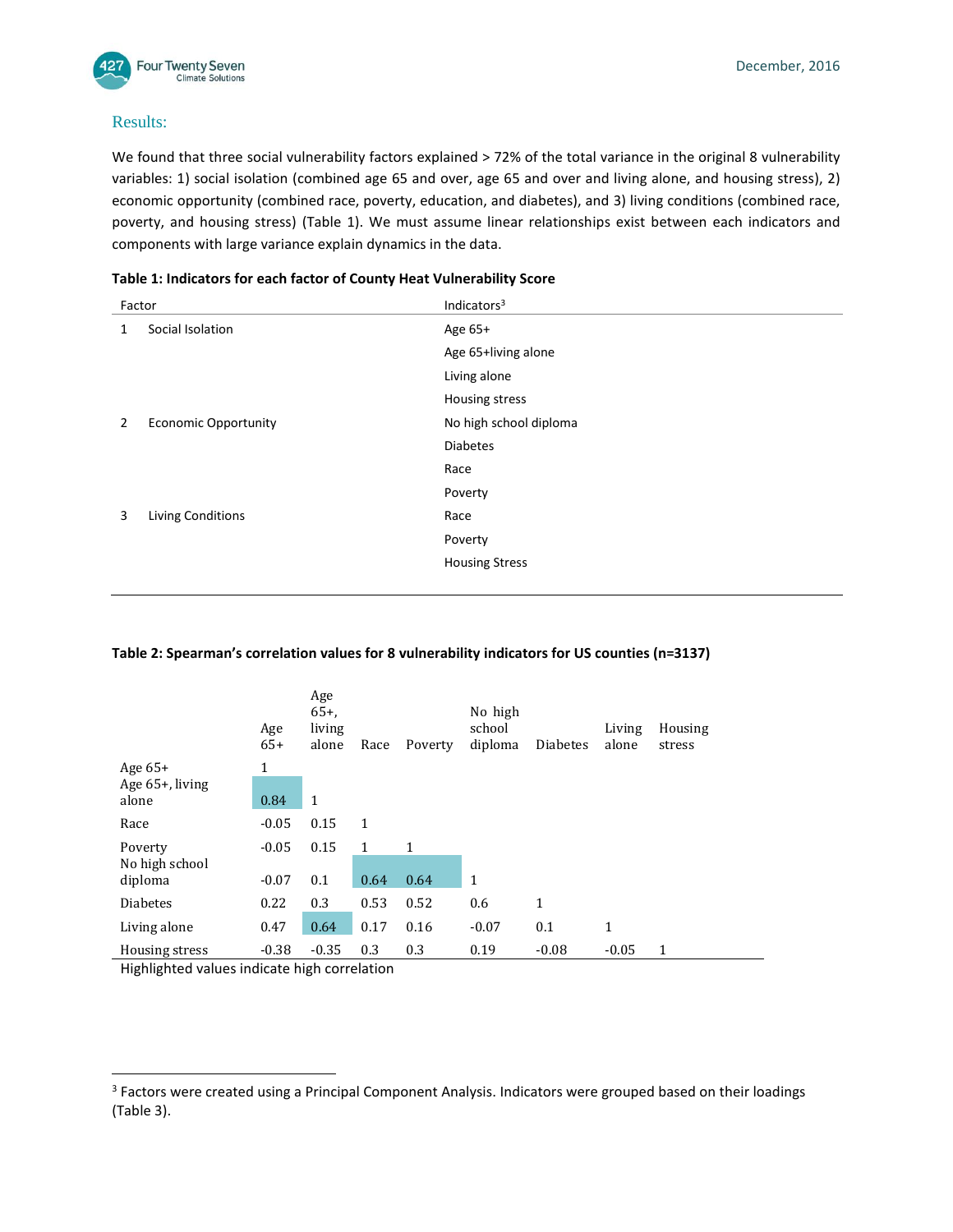

|                        | Factor 1            | Factor 2                | Factor 3             |
|------------------------|---------------------|-------------------------|----------------------|
|                        | Social<br>Isolation | Economic<br>Opportunity | Living<br>Conditions |
| Age<65                 | 0.82                |                         |                      |
| Age<65, living alone   | 0.97                |                         |                      |
| Living alone           | 0.70                |                         |                      |
| No high school diploma |                     | 0.78                    |                      |
| <b>Diabetes</b>        |                     | 0.75                    |                      |
| Race                   |                     | 0.60                    | 0.79                 |
| Poverty                |                     | 0.60                    | 0.80                 |
| Housing stress         |                     |                         | 0.43                 |

#### **Table 3: Factor loadings for the four retained varimax-rotated indicators for 3,137 US counties**

Values greater than 0.3 are the most significant loadings

The heat vulnerability score, summed across all heat hazard and social vulnerability factors (Table 1), ranged from 9 to 87, with a mean of 43, a median of 42, and a standard deviation of 13. Overall, we find highly heat vulnerable counties were concentrated in the Great Plains, South, and Southeast regions of the United States, with the highest average state scores in Louisiana, Mississippi, and Arkansas (See Appendix for full list). Relative changes in the frequency and severity of heat, which composed of 50% of the heat hazards score, were

where the occurrence of very hot days is historically less common.

We found that racial and income disparities are associated with heat vulnerability, and counties with higher shares of low-income and non-white households were also relatively heat vulnerable (Figure 2). Of the country's ten most populous counties, Dallas County, TX and Cook County, IL are among the most vulnerable (see Appendix).



dominant along the coastlines and northern states *Map 1: Cumulative Heat Vulnerability Score*



*Figure 2. Distribution of counties by Heat Vulnerability Score (1=0-20%; 2=20-40%; 3=40-60%; 4=60-80%; 5=80-99%) and by percent non-white and low-income households.*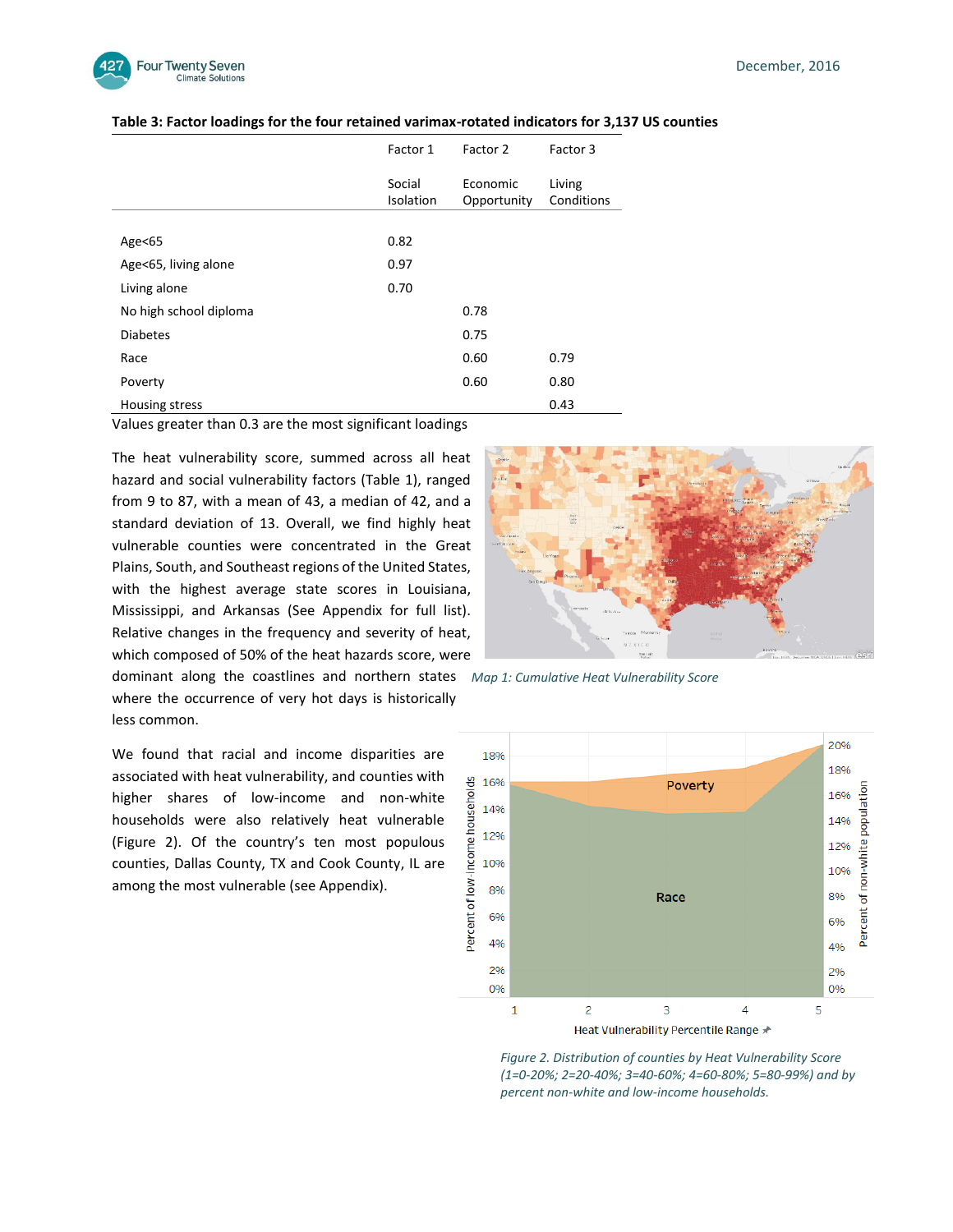

# Discussion:

Due largely to exposure to a high number of "dangerous"<sup>4</sup> heat and humidity days by mid-century, the South, Southeastern, Great Plains, and Midwest regions are likely to experience more extreme heat and humidity conditions than other parts of the country. Their experience with, and acclimated to, hot weather may however make them more resilient to these changes.

The rate and degree of temperature increase will vary widely across the United States with the most severe changes occurring in historically cool regions. The relative difference between historical and future extreme heat conditions is perhaps the most important indicator of human health when evaluating future heat risks as even incremental changes in climate that can generate a host of illnesses. For instance, regions such as the Pacific Northwest, Rocky Mountains, and northern Great Plains, will experience the most significant rise in heat extremes compared to the baseline period. Although generally temperatures will not be as high as they would be in the Southeast, the cooler regions will not be as well equipped to cope with increases in temperature.

Our analyses also focused on the different linkages to social vulnerability. The unique socioeconomic vulnerability factors associated with heat-related health are strongly tied to race, income, and living conditions. Low-income communities of color are also typically urban, impervious, absent of trees, and disproportionately exposed to heatisland risk factors (Harlan *et al.,* 2013). In rural counties, there are fewer epidemiological analyses to draw from, but no significant differences are evident when comparing the eight social vulnerability indicators across rural<sup>5</sup> and urban counties. Across the nation, social vulnerability varied widely, yet small clusters are evident within counties with majority African American residents in the South and Southeastern United States.

# Conclusion:

l

There is no universal definition of what constitutes a heat wave. While a heat wave is a meteorological event, it should not be assessed independently of human impacts. From a climate change perspective, the lack of a unified index can cause confusion when discussing the complexities involved in evaluating and projecting the frequency and intensity of future heat extremes beset by changing climate. To ensure our analysis encompassed both the meteorological component and the local context, we focused on measures of extreme heat that capture both the relative change over time and an absolute heat-health risks regardless of place. Other trends not addressed here, such as urbanization, land use changes, and demographic shifts highlight the need for adaptation strategies designed around future conditions. Warming temperatures will challenge the effectiveness of traditional heat intervention strategies. Consequently, the extent to which heat impacts health and well-being will be largely determined local resources and capacity to implement interventions and raise public awareness. The indicators used here are a broadbrushed assessment of the climate effect on local heat exposure levels. Having identified local vulnerabilities, the next step is to evaluate heat vulnerability at a more local level and implement adaptation actions that address climate risk and social inequity as a shared threat to human health.

<sup>4</sup> Heat and Humidity Stroke Index (HHSI) Category II is equivalent to what might feel like the hottest summer day in the most humid parts of Texas or Louisiana.

<sup>5</sup>The definition of "rural" counties is based on the Office of Management and Budget (OMB) 2013 definition of "non metro" counties, which include Micropolitan (micro) areas, which are nonmetro labor-market areas centered on urban clusters of 10,000-49,999 persons all remaining counties, often labeled "noncore" counties because they are not part of "core-based" metro or micro areas.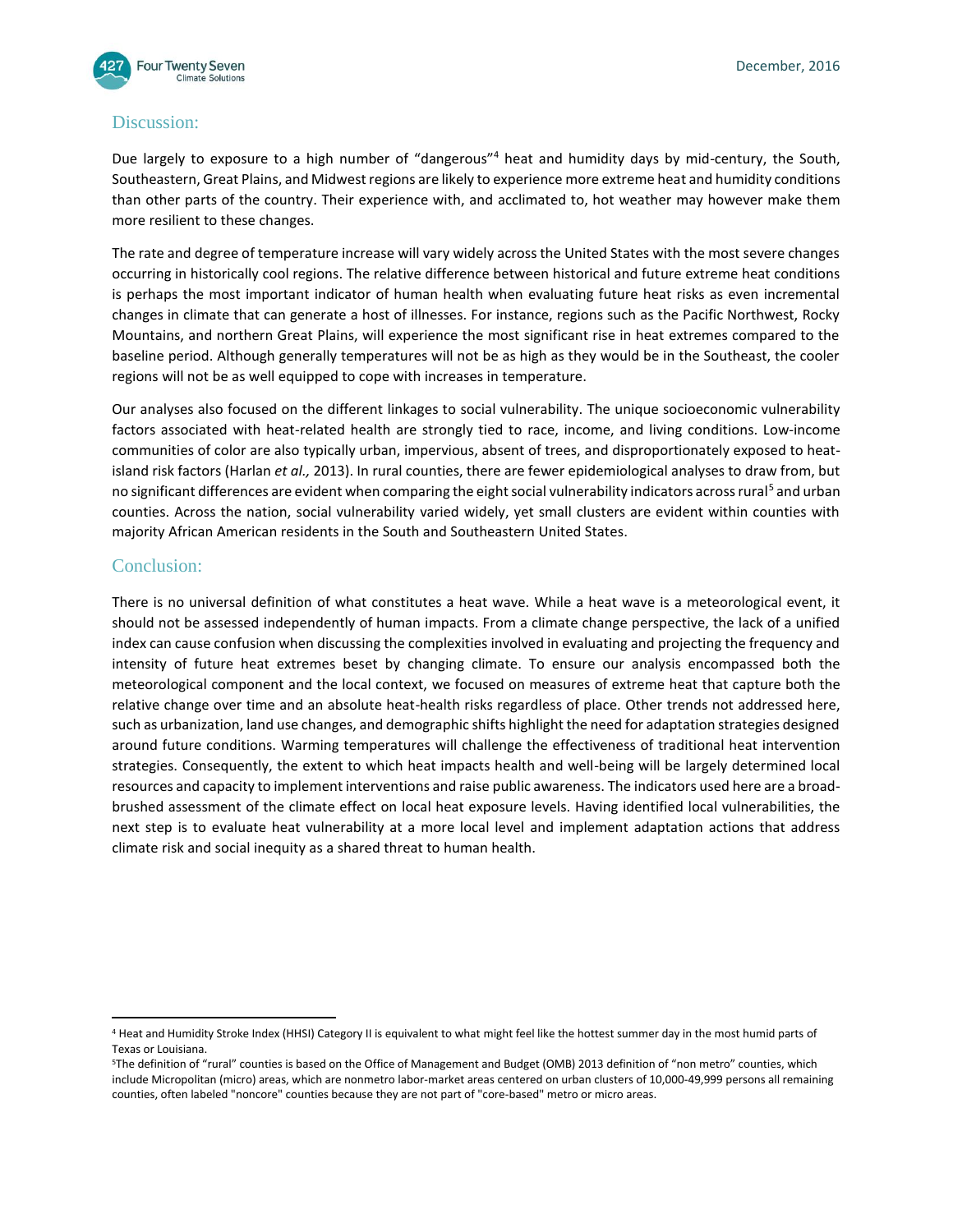

## Limitations:

#### *Non-Stationarity*

Some historical associations and thresholds of heat and human health may not hold under future climate scenarios as some adaptation measures continue to improve or demographic shifts and exposure levels change over time. Data used to determine the weighted exposure of populations (via public data) may not be representative of average condition or necessarily be indicative of future vulnerabilities.

### *Data Availability*

Our analysis was limited by the data available at the county scale nationwide. Due to rural-urban divides, heat relevant variables such as land cover (tree canopy, impervious pavement, and urban heat island effect) and accessibility (e.g., access to care physicians and centers) were excluded. Relevant medical conditions, such as psychiatric and cardiovascular illnesses were also not available nationwide. Measures of resilience, such as social capital or residential air conditioning were not available for non-urban areas. Also, epidemiological analysis that examines exposure-response rates merit further investigation to validate heat vulnerability scores.

### *Wet bulb temperature projections*

We follow the approach described in the American Climate Prospectus to project future wet bulb temperatures, although there are some limitations in this approach. We use the historical relationship between wet and dry bulb temperature to project future wet bulb temperatures given climate model output for dry bulb temperature. This relationship, a piecewise linear regression, may not hold in future climates, or change to varying degrees in different regions in the country. This approach also restricts the total range of outcomes, and thus does not fully capture either the abnormally hot or cool wet bulb temperatures for each dry bulb temperature. Additionally, there are inherent limitations in using climate models to project future climates, given the deep complexity and uncertainty in modeling the Earth's systems.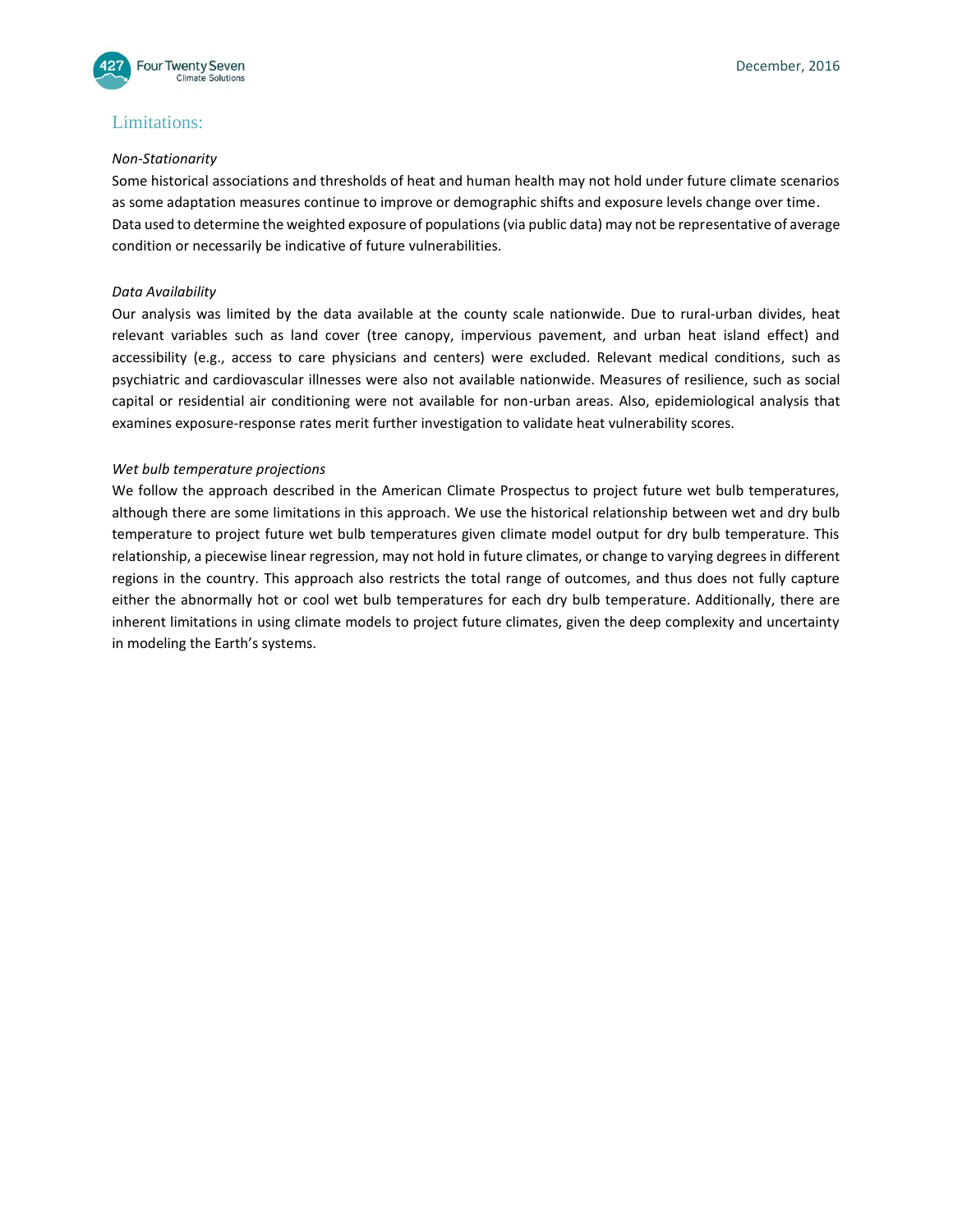

# Appendix:



*Map 2. Change in the severity of very hot days Map 3. Change in the frequency of very hot days Average change in the max wet-bulb temperature between Average number of days over the historical 1981-2005 and 2045-2049 95th percentile in 2045-2049)*



*Map 4. Average number of days that exceed HHSI Map 5. Social Vulnerability Score (2016) category II days in 2045-2049*



*Figure 2. Ten most populous counties ranked by heat vulnerability score*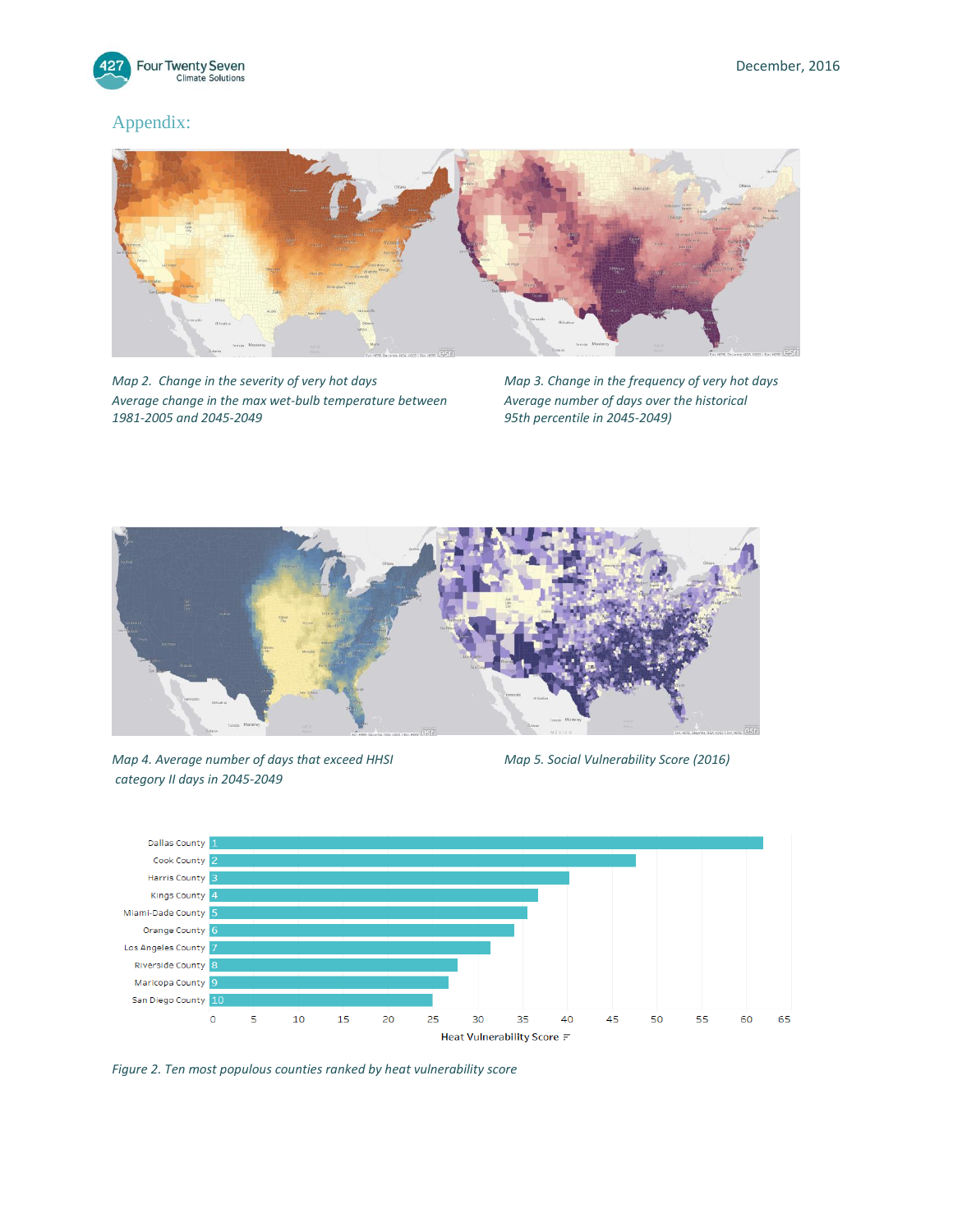



*Figure 3. Ranking of heat vulnerability by state from high (1) to low (49)*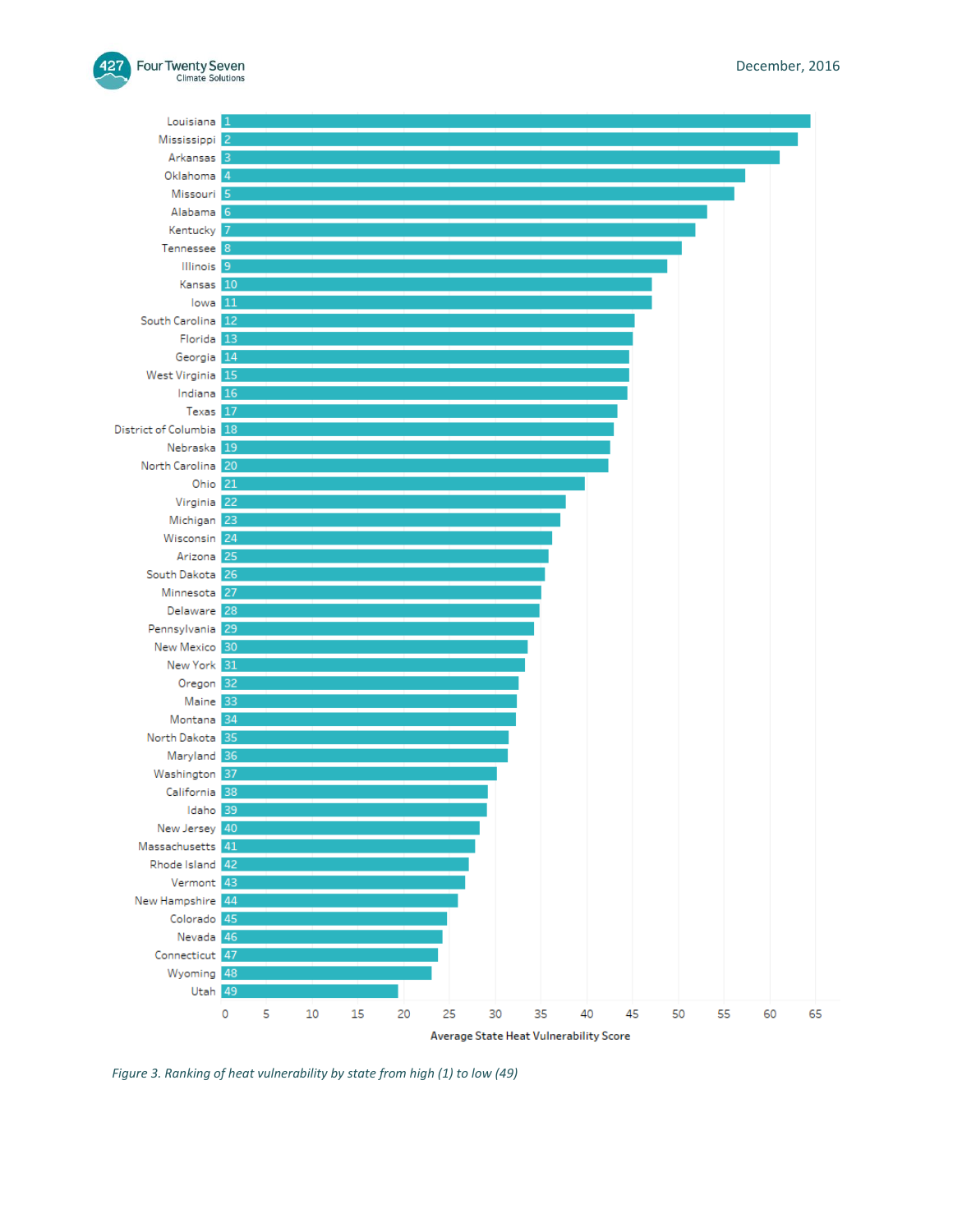

## References

# Vulnerability Indicators:

**Housing stress**: Percentage of households with at least 1 of 4 housing problems: overcrowding, high housing costs, or lack of kitchen or plumbing facilities (County Health Rankings & Roadmaps [\(CHR\)](http://www.countyhealthrankings.org/), averaged across 2014-2016

**65+**: Percent of residents 65 years and over (U[S Census,](https://www.census.gov/support/USACdataDownloads.html) averaged across 2005-2014)

**65+ living alone**: Percent of households - one-person, 65 years and over (US Census, (averaged across 2005-2014)

**Race**: Percent of non-white residents (US Census, averaged across 2005-2014)

**Living alone**: Percent of households with only one-person (US Census, averaged across 2005-2014)

**Below Poverty Line**: Percent of people of all ages in poverty (US Census, averaged across 2005-2014)

**No High School Diploma**: Percent 25 years and over without finishing high school (US Census, 2006-2014)

**Diabetes**: Diagnosed diabetes prevalence [\(Centers for Disease Co](http://www.cdc.gov/diabetes/data/county.html)ntrol, averaged across 2005-2013)

### Vulnerability Literature:

- Barreca, A., Clay, K., Deschênes, O., Greenstone, M., Shapiro, J. S. & Deschenes, O. (2013). Adapting to Climate Change: The Remarkable Decline in the US Temperature-Mortality Relationship over the 20th Century. Rhodium Group. American Climate Prospectus: Economic Risks in the Unites States. Print.
- Basu, Rupa et al. The Effect of High Ambient Temperature on Emergency Room Visits. *Epidemiology* 23.6 (2012): 813–820
- Bunker A., Wildenhain J., Vandenbergh A., Henschke N., Rocklöv J., Hajat S., Sauerborn R. (2016). Effects of air temperature on climate-sensitive mortality and morbidity outcomes in the elderly: a systematic review and meta-analysis of epidemiological evidence. EBioMedicine.;6:258–268
- Cheng, J. J., & Berry, P. (2013). Health co-benefits and risks of public health adaptation strategies to climate change: a review of current literature. *International journal of public health*, *58*(2), 305-311.
- Christopher P. Loughner, Dale J. Allen, Da-Lin Zhang, Kenneth E. Pickering, Russell R. Dickerson, and Laura Landry. (2012). Roles of Urban Tree Canopy and Buildings in Urban Heat Island Effects: Parameterization and Preliminary Results. *J. Appl. Meteor. Climatol.*, 51, 1775–1793
- Chuang, W. C., & Gober, P. (2015). Predicting hospitalization for heat-related illness at the census-tract level: Accuracy of a generic heat vulnerability index in phoenix, Arizona (USA). *Environmental Health Perspectives (Online)*, *123*(6), 606.
- Curriero FC, Heiner KS, Samet JM, Zeger SL, Strug L, Patz JA. (2002). Temperature and mortality in 11 cities of the eastern United States. Am J Epidemiol. 2002;155(1):80–87
- Cutter, Susan L.; Burton, Christopher G.; and Emrich, Christopher T. (2010). Disaster Resilience Indicators for Benchmarking Baseline Conditions. Journal of Homeland Security and Emergency Management: Vol. 7: Iss. 1, Article 51.
- English, P., Richardson, M., Morello-Frosh, R., Pastor, M., Sadd, J., King, G., ... & Jerrett, M. (2013). Racial and Income Disparities in Relation to a Proposed Climate Change Vulnerability Screening Method for California. *International Journal of Climate Change: Impacts & Responses*, *4*(2).
- Evans G. W., Wells N. M., Moch A. Housing and mental health: a review of the evidence and a methodological and conceptual critique. Journal of Social Issues. 2003;59:475-500.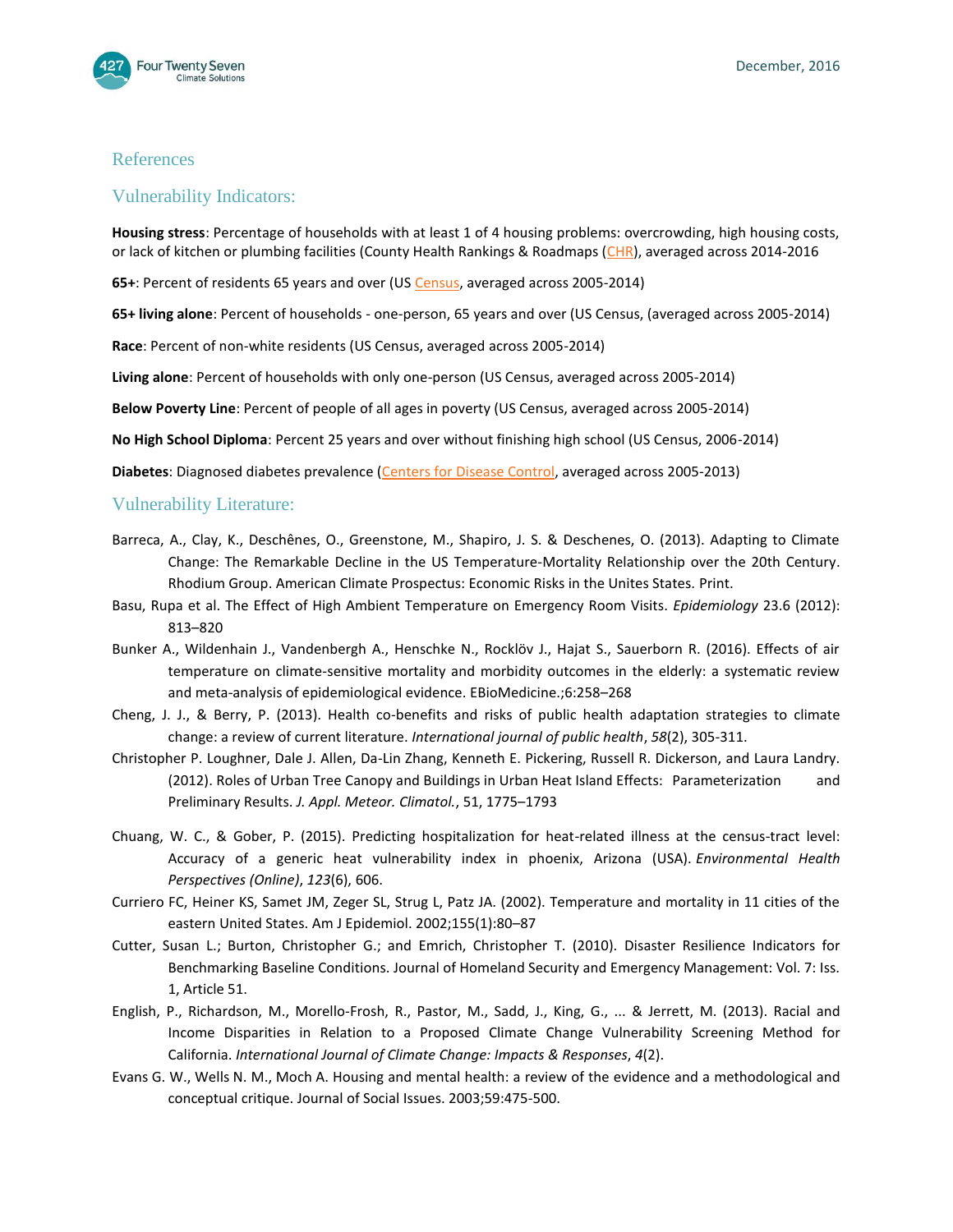

- Fischer, E.M., Knutti, R. (2015). Anthropogenic contribution to global occurrence of heavy-precipitation and hightemperature extremes. *Nature Climate Change* DOI: 10.1038/NCLIMATE2617
- Gershunov, Alexander and Guirguis, Kristen (2012). California Heat Waves in the present and future*. Geophysical Research Letters*. Vol. 39 L18710
- Gronlund, C.J.; Zanobetti, A.; Schwartz, J.D.; Wellenius, G.A.; O'Neill, M.S. (2014). Heat, heat waves, and hospital admissions among the elderly in the United States, 1992–2006. Environ. Health Perspect. 2014, 122, 1187–1192.
- Ha, S.; Talbott, E.O.; Kan, H.; Prins, C.A.; Xu, X. (2014). The effects of heat stress and its effect modifiers on stroke hospitalizations in Allegheny County, Pennsylvania. Int. Arch. Occup. Environ. Health 2014, 87, 557–565.
- Harlan, S. L., Declet-Barreto, J. H., Stefanov, W. L., & Petitti, D. B. (2013). Neighborhood effects on heat deaths: social and environmental predictors of vulnerability in Maricopa County, Arizona. *Environmental Health Perspectives (Online)*, *121*(2), 197.
- Howden-Chapman P. Housing standards: a glossary of housing and health. (2004). *Journal of Epidemiology. Community Health*; 58:162-168
- (HRCT) The Health Care Climate Resilience Guide and Toolkit, U.S. Climate Resilience Toolkit (2014). Primary Protection: Enhancing Health Care Resiliency for a Changing Climate. Guenther, Robin and Balbus, John.
- Huang, C.; Barnett, A.G.; Wang, X.; Vaneckova, P.; FitzGerald, G.; Tong, S. Projecting future heat- related mortality under climate change scenarios: A systematic review. *Environ. Health Perspect*. 2011, *119*, 1681–1690.
- Klinenberg E. (2003) Review of heat wave: a social autopsy of disaster in Chicago. N Engl J Med.2003;348(7):666–667
- Knowlton, K.; Lynn, B.; Goldberg, R.A.; Rosenzweig, C.; Hogrefe, C.; Rosenthal, J.K.; Kinney, P.L. (2007). Projecting heat-related mortality impacts under a changing climate in the New York city region. *Amer. J. Public Health*, 97, 2028–2034.
- Knowlton, K.; Rotkin-Ellman, M.; King, G.; Margolis, H.G.; Smith, D.; Solomon, G.; Trent, R.; English, P. (2009). The 2006 California heat wave: Impacts on hospitalizations and emergency department visits. *Environ. Health Perspectives*. 117, 61–67
- Lawrence R. J. Housing and health: from interdisciplinary principles to transdisciplinary research and practice. Futures 2004;36:487-502
- Lin, Q., and R. Bornstein. (2000). Urban heat island and summertime convective thunderstorms in Atlanta. *Atmospheric Environment*. Vol. 34, 507-516
- Marinucci, Gino D. et al. "Building Resilience against Climate Effects—A Novel Framework to Facilitate Climate Readiness in Public Health Agencies." International Journal of Environmental Research and Public Health 11.6 (2014): 6433–6458. www.mdpi.com. Web. 21 July 2015
- Medina-Ramon M, Zanobetti A, Cavanagh DP, Schwartz J. (2006). Extreme temperatures and mortality: assessing effect modification by personal characteristics and specific cause of death in a multi-city case-only analysis. *Environ Health Perspectives*. 2006;114:1331–1336
- Mengmeng Li, Shaohua Gu, Peng Bi, Jun Yang, Qiyong Liu. (2014). Int J Environ Res Public Health. doi: 10.3390/ijerph120505256 PMCID: PMC4454966
- Naughton MP, Henderson A, Mirabelli MC, Kaiser R, Wilhelm JL, Kieszak SM, et al. (2002). Heat-related mortality during a 1999 heat wave in Chicago. Am J Prev Med. 2002;22(4):221–227
- Nitschke, M.; Tucker, G.R.; Hansen, A.L.; Williams, S.; Zhang, Y.; Bi, P. (2011). Impact of two recent extreme heat episodes on morbidity and mortality in Adelaide, south Australia: A case-series analysis. Environ. Health doi:10.1186/1476-069X-10-42
- Nowak, David J. (1995\_. *The effects of urban trees on air quality.* Washington, D.C.: U.S. Department of Agriculture Forest Service. [www.fs.fed.us/ne/syracuse/gif/trees.pdf.](http://www.fs.fed.us/ne/syracuse/gif/trees.pdf) Accessed 11/14/16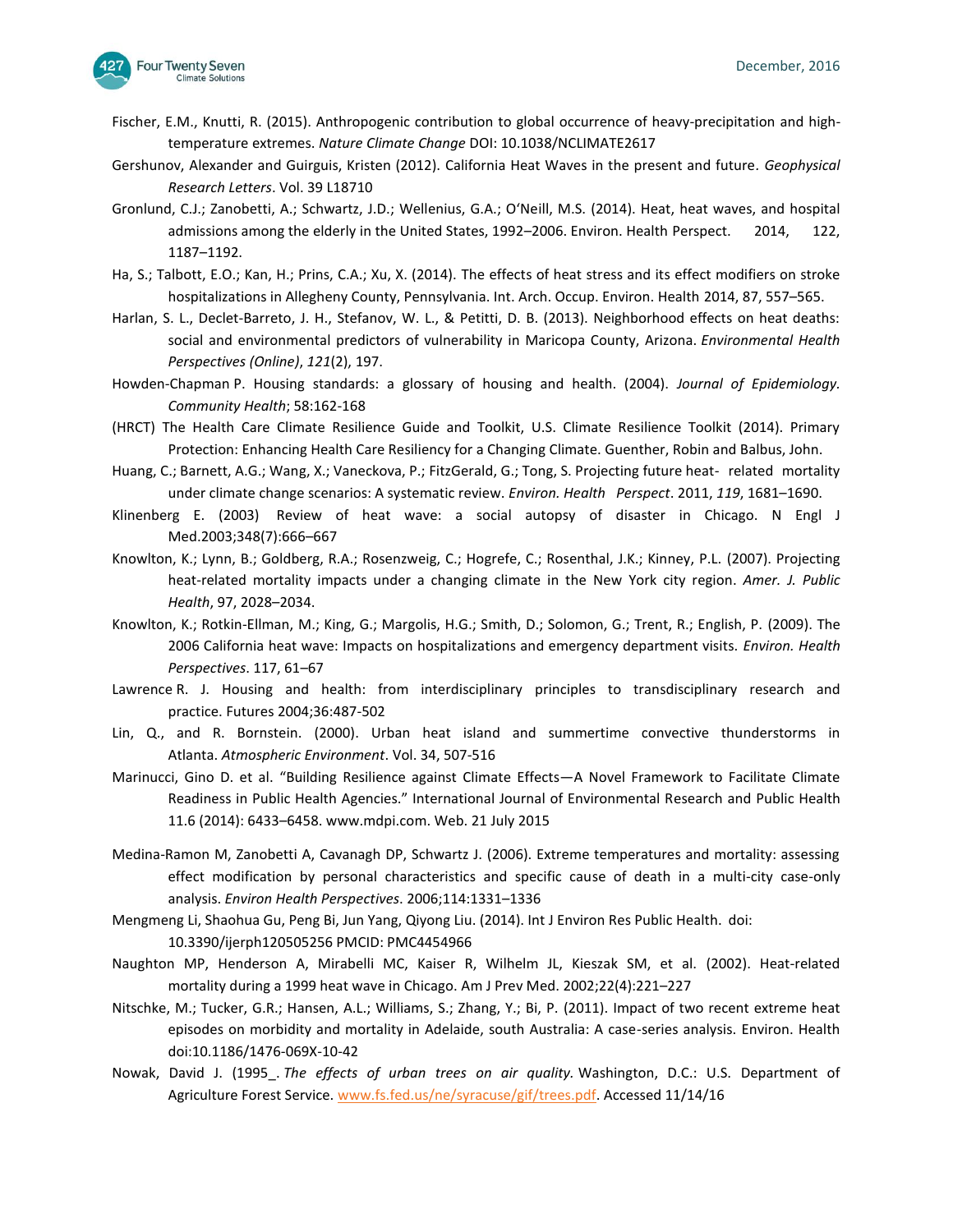- O'Neill MS, Zanobetti A, Schwartz J. (2003). Modifiers of the temperature and mortality association in seven US cities. Am J Epidemiol. 2003;157(12):1074–108
- Ostro, B., Rauch, S., Green, R., Malig, B., & Basu, R. (2010). The effects of temperature and use of air conditioning on hospitalizations. *American journal of epidemiology*, *172*(9), 1053-1061.
- Pastor, Manuel PHD et al.(2012). Facing the Climate Gap: How Environmental Justice Communities are Leading the Way to a More Sustainable and Equitable California, USC Program for Environmental and Regional Equity.
- Petkova, Elisaveta P. et al. (2016). Towards More Comprehensive Projections of Urban Heat-Related Mortality: Estimates for New York City under Multiple Population, Adaptation, and Climate Scenarios. *Environmental Health Perspectives*
- Portier, C.; Thigpen-Tart, K.; Hess, J.; Luber, G.; Maslak, T.; Radtke, M.; Strickman, D.; Trtanj, J.; Carter, S.; Dilworth, C.; et al. (2012). A Human Health Perspective on Climate Change; *Environmental Health Perspectives*, National Institute of Environmental Health Sciences: Research Triangle Park, NC, USA..
- Reid C, ONeill M, Gronlund C, Brines S, Brown D, et al. (2009) [Mapping community determinants of heat](https://www.ncbi.nlm.nih.gov/pmc/articles/PMC2801183/)  [vulnerability.](https://www.ncbi.nlm.nih.gov/pmc/articles/PMC2801183/) Environ Health Perspect 117: 1730-1736
- Reid, C. E., Mann, J. K., Alfasso, R., English, P. B., King, G. C., Lincoln, R. A., ... & Woods, B. (2012). Evaluation of a heat vulnerability index on abnormally hot days: an environmental public health tracking study. *Environmental health perspectives*, *120*(5), 715.
- Reclamation (2013). 'Downscaled CMIP3 and CMIP5 Climate and Hydrology Projections: Release of Downscaled CMIP5 Climate Projections, Comparison with preceding Information, and Summary of User Needs', prepared by the U.S. Department of the Interior, Bureau of Reclamation, Technical Services Center, Denver, Colorado. 47pp.
- Rhodium Group. (2014). American Climate Prospectus: Economic Risks in the Unites States. Trevor Houser, Robert Kopp, Solomon Hsiang, Michael Delgado, Amir Jina, Kate Larsen, Michael Mastrandrea, Shashank Mohan, Robert Muir-Wood, DJ Rasmussen, James Rising, and Paul Wilson.
- Schwartz J. (2005). Who is sensitive to extremes of temperature? A case-only analysis. Epidemiology. 16(1):67–72
- Semenza, J.C.; McCullough, J.E.; Flanders, W.D.; McGeehin, M.A.; Lumpkin, J.R. Excess hospital admissions during the July 1995 heat wave in Chicago. Amer. J. Prev. Med. 1999, 16, 269–277
- Sheffield, P.E.; Knowlton, K.; Carr, J.L.; Kinney, P.L. Modeling of regional climate change effects on ground-level ozone and childhood asthma. *Amer. J. Prev. Med.* 2011, *41*, 251–257.
- Sheridan, S. C., Kalkstein, L. S., Lee, C., & Allen, M. (2011). A spatial synoptic classification approach to projected heat vulnerability in California under future climate change scenarios. California Environmental Protection Agency, Air Resources Board, Research Division.
- Shonkoff, S. B., Morello-Frosch, R., Pastor, M., & Sadd, J. (2009). Minding the climate gap: environmental health and equity implications of climate change mitigation policies in California. *Environmental Justice*, *2*(4), 173-177.
- Sillman, J., Kharin, V. V., Zhang, X., Zwiers, F. W., & Bronaugh, D. (2013). Climate extremes indices in the CMIP5 multimodel ensemble: Part 1. Model evaluation in the present climate. Journal of Geophysical Research: Atmospheres, 118(4), 1716-1733. doi: 10.1002/jgrd.50203
- Spronken-Smith,R.A.,and T.R.Oke.1999."Scale modeling of nocturnal cooling in urban parks." *Boundary-Layer Meteorology*. Vol. 93, No. 2: 287-312
- Vanos, JK Warland, JS Gillespie, TJ Kenny (2010). [Review of the physiology of human thermal comfort while](https://scholar.google.com/scholar?oi=bibs&cluster=3119853566826341279&btnI=1&hl=en)  [exercising in urban landscapes and implications for bioclimatic design.](https://scholar.google.com/scholar?oi=bibs&cluster=3119853566826341279&btnI=1&hl=en) *International journal of biometeorology*. 54(4):319-334
- Vescovi, L., Rebetez, M., & Rong, F. (2005). Assessing public health risk due to extremely high temperature events: climate and social parameters. *Climate Research*, *30*(1), 71-78.